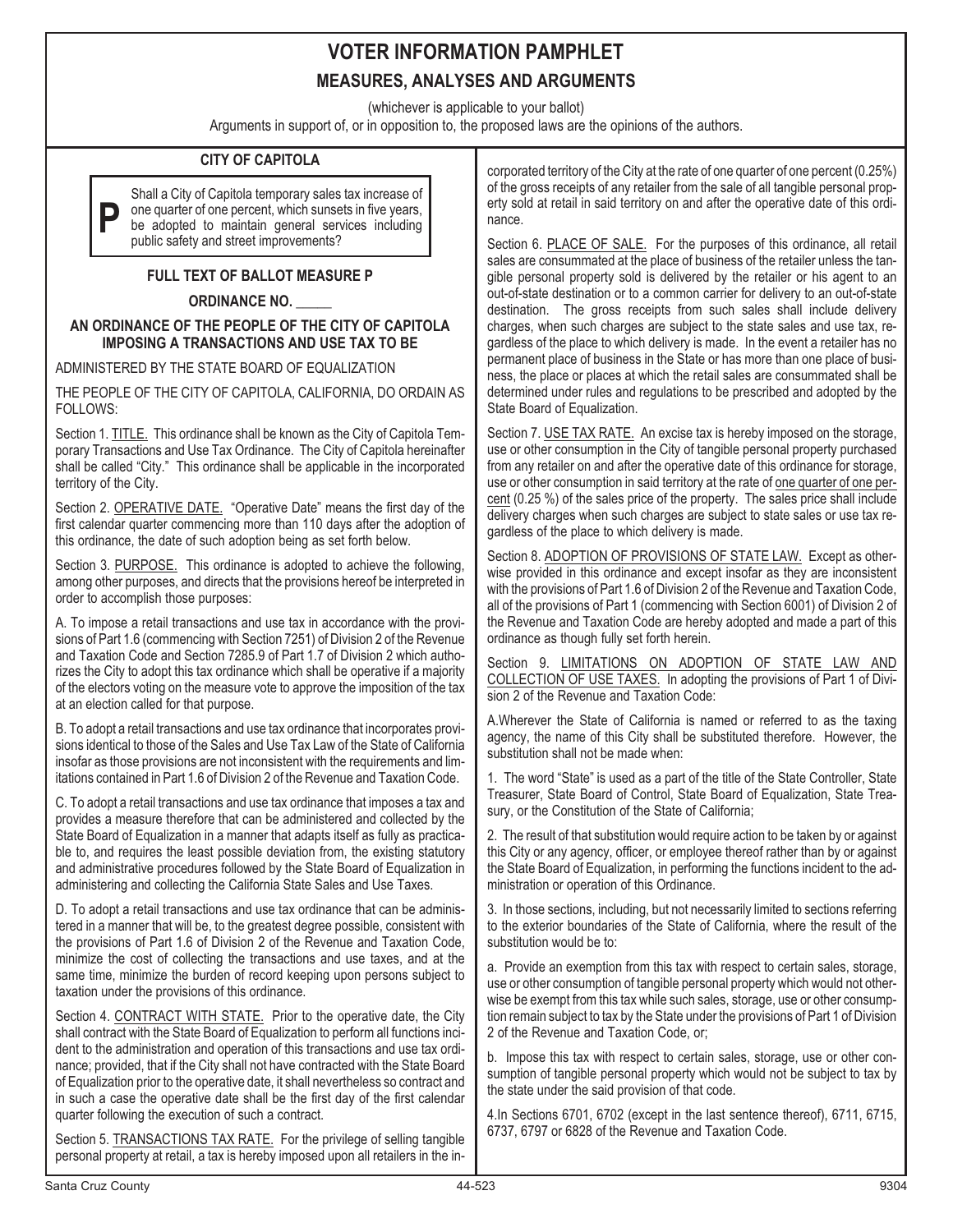## **VOTER INFORMATION PAMPHLET MEASURES, ANALYSES AND ARGUMENTS**

(whichever is applicable to your ballot)

Arguments in support of, or in opposition to, the proposed laws are the opinions of the authors.

| B. The word "City" shall be substituted for the word "State" in the phrase "re-<br>tailer engaged in business in this State" in Section 6203 and in the definition of<br>that phrase in Section 6203.                                                                                                                                                                                                                                                                                                                                                                                                           | tion under a certificate of public convenience and necessity issued pursuant to<br>the laws of this State, the United States, or any foreign government. This ex-<br>emption is in addition to the exemptions provided in Sections 6366 and 6366.1                                                                                                                                                                                                                                                                                                                                                                                                                                                                                      |
|-----------------------------------------------------------------------------------------------------------------------------------------------------------------------------------------------------------------------------------------------------------------------------------------------------------------------------------------------------------------------------------------------------------------------------------------------------------------------------------------------------------------------------------------------------------------------------------------------------------------|-----------------------------------------------------------------------------------------------------------------------------------------------------------------------------------------------------------------------------------------------------------------------------------------------------------------------------------------------------------------------------------------------------------------------------------------------------------------------------------------------------------------------------------------------------------------------------------------------------------------------------------------------------------------------------------------------------------------------------------------|
| Section 10. PERMIT NOT REQUIRED. If a seller's permit has been issued to<br>a retailer under Section 6067 of the Revenue and Taxation Code, an addi-<br>tional transactor's permit shall not be required by this ordinance.                                                                                                                                                                                                                                                                                                                                                                                     | of the Revenue and Taxation Code of the State of California.<br>3. If the purchaser is obligated to purchase the property for a fixed price pursu-<br>ant to a contract entered into prior to the operative date of this ordinance.                                                                                                                                                                                                                                                                                                                                                                                                                                                                                                     |
| Section 11. EXEMPTIONS AND EXCLUSIONS.                                                                                                                                                                                                                                                                                                                                                                                                                                                                                                                                                                          | 4. If the possession of, or the exercise of any right or power over, the tangible                                                                                                                                                                                                                                                                                                                                                                                                                                                                                                                                                                                                                                                       |
| A. There shall be excluded from the measure of the transactions tax and the<br>use tax the amount of any sales tax or use tax imposed by the State of Califor-<br>nia or by any city, city and county, or county pursuant to the Bradley-Burns<br>Uniform Local Sales and Use Tax Law or the amount of any state-adminis-<br>tered transactions or use tax.                                                                                                                                                                                                                                                     | personal property arises under a lease which is a continuing purchase of such<br>property for any period of time for which the lessee is obligated to lease the<br>property for an amount fixed by a lease prior to the operative date of this ordi-<br>nance.<br>5. For the purposes of subsections (3) and (4) of this section, storage, use, or<br>other consumption, or possession of, or exercise of any right or power over,<br>tangible personal property shall be deemed not to be obligated pursuant to a<br>contract or lease for any period of time for which any party to the contract or<br>lease has the unconditional right to terminate the contract or lease upon no-<br>tice, whether or not such right is exercised. |
| B. There are exempted from the computation of the amount of transactions tax<br>the gross receipts from:                                                                                                                                                                                                                                                                                                                                                                                                                                                                                                        |                                                                                                                                                                                                                                                                                                                                                                                                                                                                                                                                                                                                                                                                                                                                         |
| 1. Sales of tangible personal property, other than fuel or petroleum products,<br>to operators of aircraft to be used or consumed principally outside the County<br>in which the sale is made and directly and exclusively in the use of such air-<br>craft as common carriers of persons or property under the authority of the laws<br>of this State, the United States, or any foreign government.                                                                                                                                                                                                           |                                                                                                                                                                                                                                                                                                                                                                                                                                                                                                                                                                                                                                                                                                                                         |
|                                                                                                                                                                                                                                                                                                                                                                                                                                                                                                                                                                                                                 | 6. Except as provided in subparagraph (7), a retailer engaged in business in<br>the City shall not be required to collect use tax from the purchaser of tangible<br>personal property, unless the retailer ships or delivers the property into the<br>City or participates within the City in making the sale of the property, including,<br>but not limited to, soliciting or receiving the order, either directly or indirectly, at<br>a place of business of the retailer in the City or through any representative,<br>agent, canvasser, solicitor, subsidiary, or person in the City under the author-<br>ity of the retailer.                                                                                                     |
| 2. Sales of property to be used outside the City which is shipped to a point out-<br>side the City, pursuant to the contract of sale, by delivery to such point by the<br>retailer or his agent, or by delivery by the retailer to a carrier for shipment to a<br>consignee at such point. For the purposes of this paragraph, delivery to a<br>point outside the City shall be satisfied:                                                                                                                                                                                                                      |                                                                                                                                                                                                                                                                                                                                                                                                                                                                                                                                                                                                                                                                                                                                         |
| a. With respect to vehicles (other than commercial vehicles) subject to regis-<br>tration pursuant to Chapter 1 (commencing with Section 4000) of Division 3 of<br>the Vehicle Code, aircraft licensed in compliance with Section 21411 of the<br>Public Utilities Code, and undocumented vessels registered under Chapter 2<br>of Division 3.5 (commencing with Section 9840) of the Vehicle Code by regis-<br>tration to an out-of-City address and by a declaration under penalty of perjury,<br>signed by the buyer, stating that such address is, in fact, his or her principal<br>place of residence; and | 7. "A retailer engaged in business in the City" shall also include any retailer of<br>any of the following: vehicles subject to registration pursuant to Chapter 1<br>(commencing with Section 4000) of Division 3 of the Vehicle Code, aircraft li-<br>censed in compliance with Section 21411 of the Public Utilities Code, or un-<br>documented vessels registered under Chapter 2 of Division 3.5 (commencing<br>with Section 9840) of the Vehicle Code. That retailer shall be required to col-<br>lect use tax from any purchaser who registers or licenses the vehicle, vessel,<br>or aircraft at an address in the City.                                                                                                        |
| b. With respect to commercial vehicles, by registration to a place of business<br>out-of-City and declaration under penalty of perjury, signed by the buyer, that<br>the vehicle will be operated from that address.                                                                                                                                                                                                                                                                                                                                                                                            | D. Any person subject to use tax under this ordinance may credit against that<br>tax any transactions tax or reimbursement for transactions tax paid to a district<br>imposing, or retailer liable for a transactions tax pursuant to Part 1.6 of Divi-<br>sion 2 of the Revenue and Taxation Code with respect to the sale to the per-<br>son of the property the storage, use or other consumption of which is subject<br>to the use tax.                                                                                                                                                                                                                                                                                             |
| 3. The sale of tangible personal property if the seller is obligated to furnish the<br>property for a fixed price pursuant to a contract entered into prior to the opera-<br>tive date of this ordinance.                                                                                                                                                                                                                                                                                                                                                                                                       |                                                                                                                                                                                                                                                                                                                                                                                                                                                                                                                                                                                                                                                                                                                                         |
| 4. A lease of tangible personal property which is a continuing sale of such<br>property, for any period of time for which the lessor is obligated to lease the<br>property for an amount fixed by the lease prior to the operative date of this or-<br>dinance.                                                                                                                                                                                                                                                                                                                                                 | Section 12. AMENDMENTS. All amendments subsequent to the effective date<br>of this ordinance to Part 1 of Division 2 of the Revenue and Taxation Code re-<br>lating to sales and use taxes and which are not inconsistent with Part 1.6 and<br>Part 1.7 of Division 2 of the Revenue and Taxation Code, and all amendments<br>to Part 1.6 and Part 1.7 of Division 2 of the Revenue and Taxation Code, shall                                                                                                                                                                                                                                                                                                                            |
| 5. For the purposes of subsections (3) and (4) of this section, the sale or lease<br>of tangible personal property shall be deemed not to be obligated pursuant to<br>a contract or lease for any period of time for which any party to the contract or<br>lease has the unconditional right to terminate the contract or lease upon no-<br>tice, whether or not such right is exercised.                                                                                                                                                                                                                       | automatically become a part of this ordinance, provided however, that no such<br>amendment shall operate so as to affect the rate of tax imposed by this ordi-<br>nance.<br>Section 13. ENJOINING COLLECTION FORBIDDEN. No injunction or writ of<br>mandate or other legal or equitable process shall issue in any suit, action or<br>proceeding in any court against the State or the City, or against any officer of<br>the State or the City, to prevent or enjoin the collection under this ordinance, or<br>Part 1.6 of Division 2 of the Revenue and Taxation Code, of any tax or any<br>amount of tax required to be collected.                                                                                                  |
| C. There are exempted from the use tax imposed by this ordinance, the stor-<br>age, use or other consumption in this City of tangible personal property:                                                                                                                                                                                                                                                                                                                                                                                                                                                        |                                                                                                                                                                                                                                                                                                                                                                                                                                                                                                                                                                                                                                                                                                                                         |
| 1. The gross receipts from the sale of which have been subject to a transac-<br>tions tax under any state-administered transactions and use tax ordinance.                                                                                                                                                                                                                                                                                                                                                                                                                                                      |                                                                                                                                                                                                                                                                                                                                                                                                                                                                                                                                                                                                                                                                                                                                         |
| 2. Other than fuel or petroleum products purchased by operators of aircraft<br>and used or consumed by such operators directly and exclusively in the use of<br>such aircraft as common carriers of persons or property for hire or compensa-                                                                                                                                                                                                                                                                                                                                                                   | Section 14. SEVERABILITY If any provision of this ordinance or the applica-<br>tion thereof to any person or circumstance is held invalid, the remainder of the<br>ordinance and the application of such provision to other persons or circum-<br>stances shall not be affected thereby.                                                                                                                                                                                                                                                                                                                                                                                                                                                |